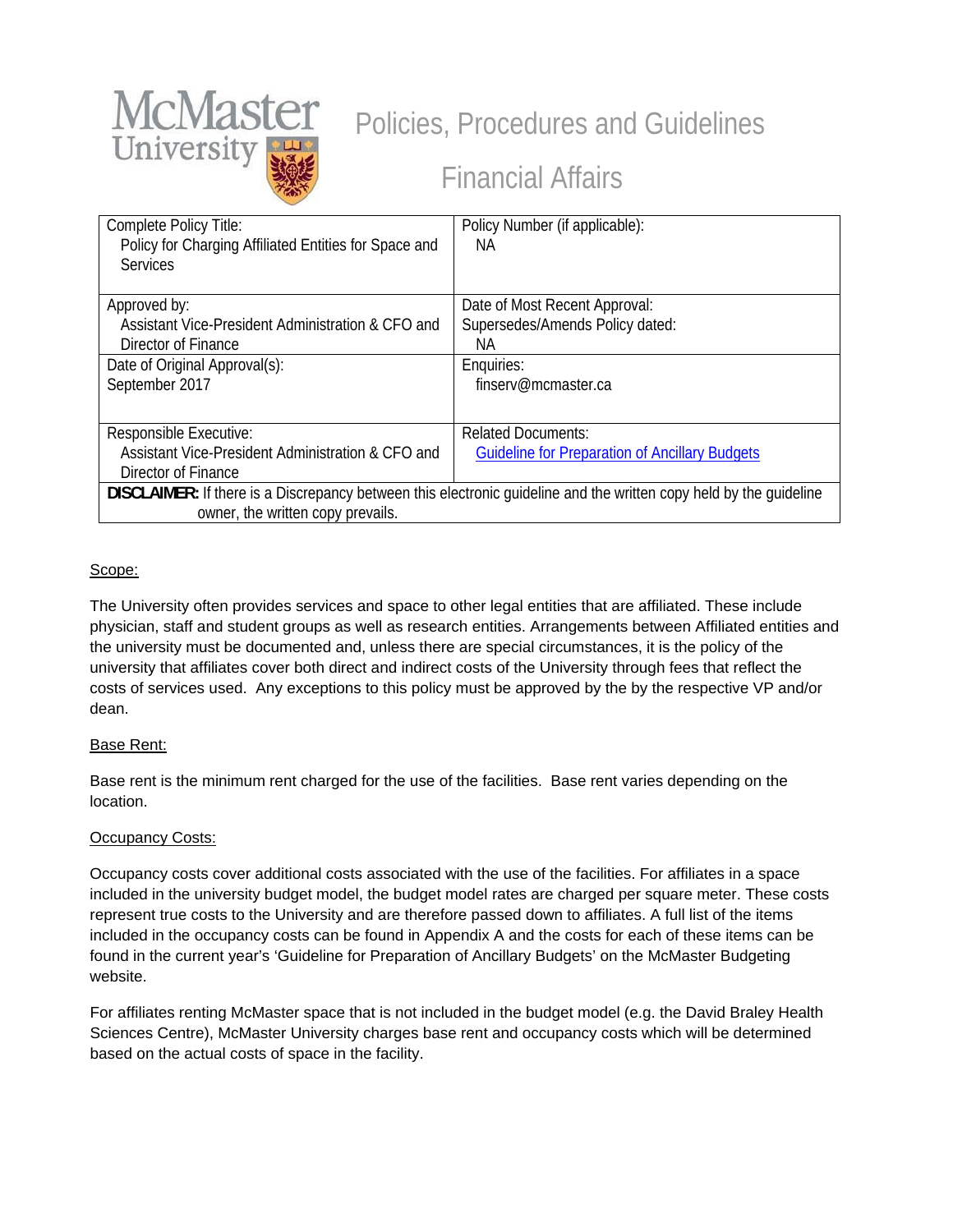#### Insurance and Indemnification

Affiliates are required to obtain their own insurance which must meet the minimum requirements and provide proof as outlined in Appendix C. In addition, the agreement will include an indemnification clause (also outlined in Appendix C).

#### Purchasing:

Affiliates who use McMaster purchasing are charged a 1% fee on the cost of the goods or services purchased.

#### Payroll and Benefits Packages:

McMaster may provide payroll and benefit package services to affiliates on a basis that replicates those of the university. Affiliates are responsible for paying all employer costs of the payroll package and benefit package. Where the affiliate's employees are members of the university's DB plan, and it has been determined, through an actuarial valuation or other process, that pension deficit payments and/or regulatory fees are due for any particular year, the affiliate will be notified of its share of such additional deficit payments and/or regulatory fees and will be provided with the appropriate accounting documentation, or actuarial supporting documentation.

Payment for this service is equal to a fee of one percent (1%) of the expenditures made on behalf of the affiliate by the university, unless otherwise agreed to.

#### University Technology Services (UTS) and Computer Services Unit (CSU):

Affiliates who use UTS/CSU services are charged at the University's current rate according to the services they use. These services include telephone, internet etc.

#### Administrative Financial Services:

The university may provide administrative financial services including the following:

- Holding of monies in trust:
	- o When monies are held in trust for an affiliate, the University pays the affiliate interest on its month-end credit balance (if any) at the rate of 0.5% below the current rate being earned by the University on its current funds.
	- $\circ$  The University charges the affiliate interest on its month-end debit balance (if any) at the rate equal to CIBC prime rate  $-0.5\%$ .
- Use and adoption of the University's financial accounting system.
- Access to monthly statements of accounts in Mosaic.
- Collecting and remitting of student society fees

Independent Student Organizations pay a 1% fee (minimum of \$100) for the collection and remittance of their student fees, unless otherwise agreed to.

#### Direct Expenses:

Direct expenses refer to expenses incurred by the University on behalf of the affiliates such as office supplies. These expenses (including the appropriate taxes) must be reimbursed in full. A list of direct expenses to be considered can be found in Appendix B.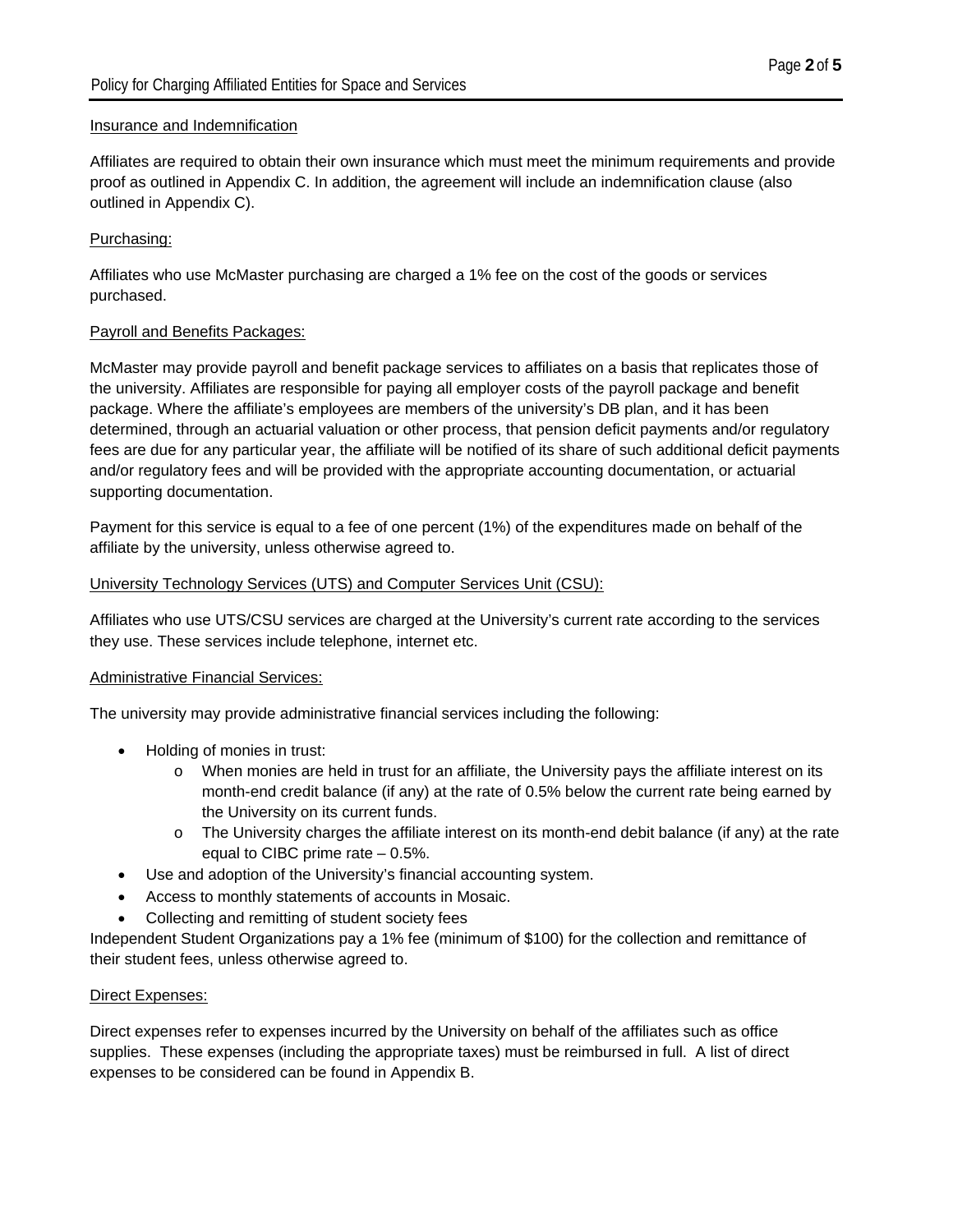#### **Exceptions**

The following types of affiliates may have exemptions to elements of above guidelines: i) Student Societies; ii) Research initiatives supported by the university.

- i. Student Societies are exempt from rent charges, as the University sees it as desirable to have student groups remain on campus.
- ii. Research projects supported by the university such as NCEs or Network Host Agreements are negotiated separately as these are valued by the University for their contributions to the University's research interests.
- iii. There may be some grandfathered arrangements that will be converted to the new policy on expiry

## **Appendix A: Occupancy Costs**

The following list outlines the occupancy costs included in the Budget Model:

- Buildings
- Logistics and Mail Services
- Custodial Services
- Maintenance Services
- Design & Construction
- Grounds
- Facilities Central Admin OH (includes Security Services)
- **•** Utilities
- Deferred Maintenance
- Renovation Contingency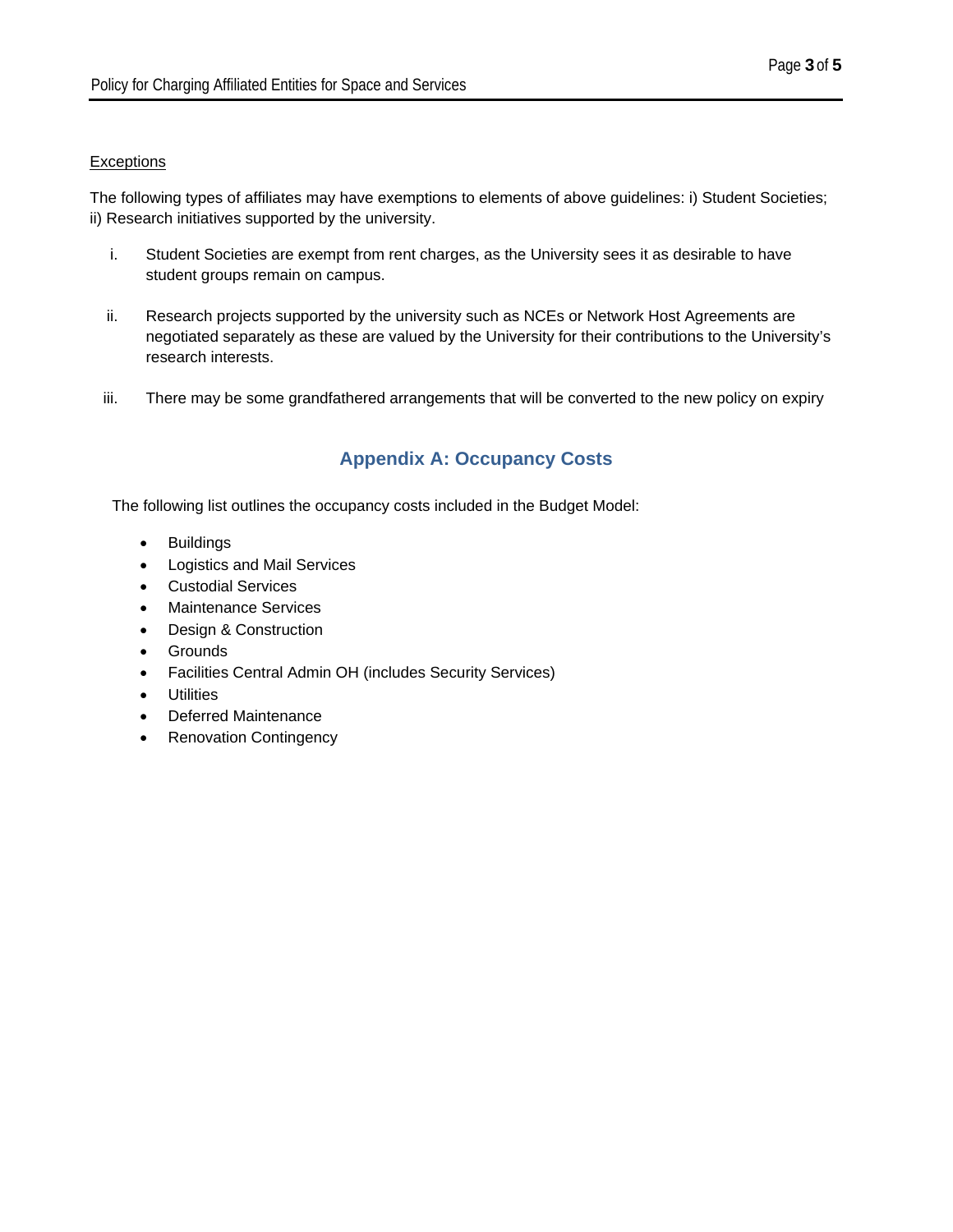# **Appendix B: Direct Expenses**

The following list represents direct expenses that may be incurred by the affiliate. The list below primarily applies to Affiliates who directly use university resources or run their expenses through a Mosaic account. The list will vary from one affiliate to another, but is intended to provide a sample of costs to consider:

- Academic Full Time Salary
- Academic Salary-Other
- Honoraria Academic Part Time
- **•** Benefits Academic FT
- FB PT Other Academic
- Support Salaries FT
- Support Salaries Part Time
- Honoraria Non Academic PT
- Supp Sal Work Study McWork PT
- Benefits Support Full Time
- FB Support PT
- FB Support Work Study McWork
- Non Salary Expenses
- Office Supplies
- Postage
- Courier Expenses
- Printing Duplicating
- Communication Expense
- Books & Periods (non-library)
- Office Furniture & Fixtures
- Equipment Minor
- Equipment Computer
- Computer Software
- Communication Equipment Lease
- Computer Programming Services
- Computer Services
- Training & Development
- Workshop Expense
- Professional Fees
- Meeting Expense
- Bank Charges
- Moneris Charges (consistent with the most current schedule)
- Other direct expenses as incurred